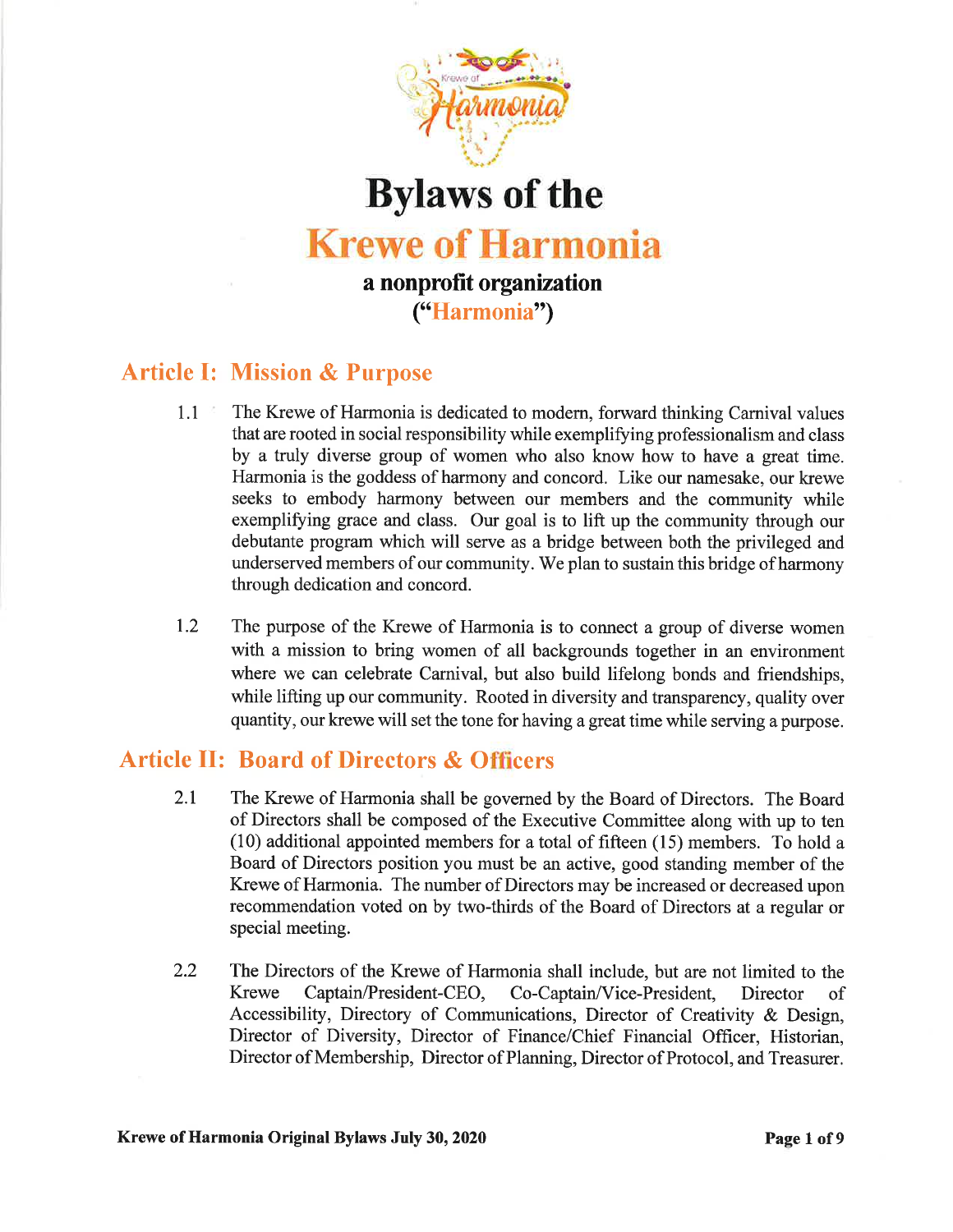

- The Executive Committee is comprised of the following Officers and positions:<br>Krewe Captain/President-CEO, Co-Captain/Vice-President. Director of Co-Captain/Vice-President, Director of Finance/Chief Financial officer, Director of Protocol, and Treasurer. The Executive Committee shall be appointed by the Krewe Captain/President-CEO. 2.3
- The Krewe Captain/President-CEO is a permanent position. The position shall be held by Chantell H. Reed. This appointment shall be perpetual. Should the Krewe Captain/President-CEO choose to resign from her position, she must notifr the Board of Directors in writing. Before her resignation is complete, she will name her successor as the new Krewe Captain/President-CEo. The Captain can be removed from this position by a vote of the majority of the active Board of Directors only after being charged with and having been found guilty, in a hearing conducted by the Board of Directors of dishonesty, neglect of duty, and/or incompetence. 2.4
- Krewe Captain/President-CEO- is vested with full authority, power, and discretion to control, conduct and administer all business affairs of the Corporation. The Krewe Captain/President shall be the Chief Executive Officer of the Krewe. All other officers and members shall perform the duties as prescribed by the bylaws set forth below. The Krewe Captain/President shall preside at all meetings of the Board of Directors and the Membership. The Krewe Captain/President will sit as an Ex-Officio member of all committees. 2.5
- Co-Captain/Vice-President- will be responsible for assisting the Krewe Captain/President-CEO with krewe activities and shall perform other duties as designated by Captain/President-CEO. The Co-Captain/Vice-President will act as the Director of Events. The Co-Captain/Vice President is also responsible for acting as a liaison between the Captain/President-CEO and the Board of Directors. In the absence of the Captain, she shall assume and perform all duties of the Captain. 2.6
- Director of Accessibility- will be responsible for interpretation and application of the regulations of Americans with Disabilities Act (ADA), Section 504 of the Rehabilitation Act of 1973, and Krewe of Harmonia policies and provisions for accommodation of krewe members with specific needs, challenges and/or disabilities. She will collaborate with all float lieutenants, Board of Directors, and individual members to ensure understanding of need(s). Furthermore, she will partner with the float builder(s) and/or float company to ensure reasonable accommodations are made as able. 2.7
- Director of Communications- will be responsible for managing and directing the krewe's internal flow of information as well as control the flow of information between the krewe and the public. She will create communication strategies and serve as the key spokesperson and media contact for the krewe. She will direct 2.8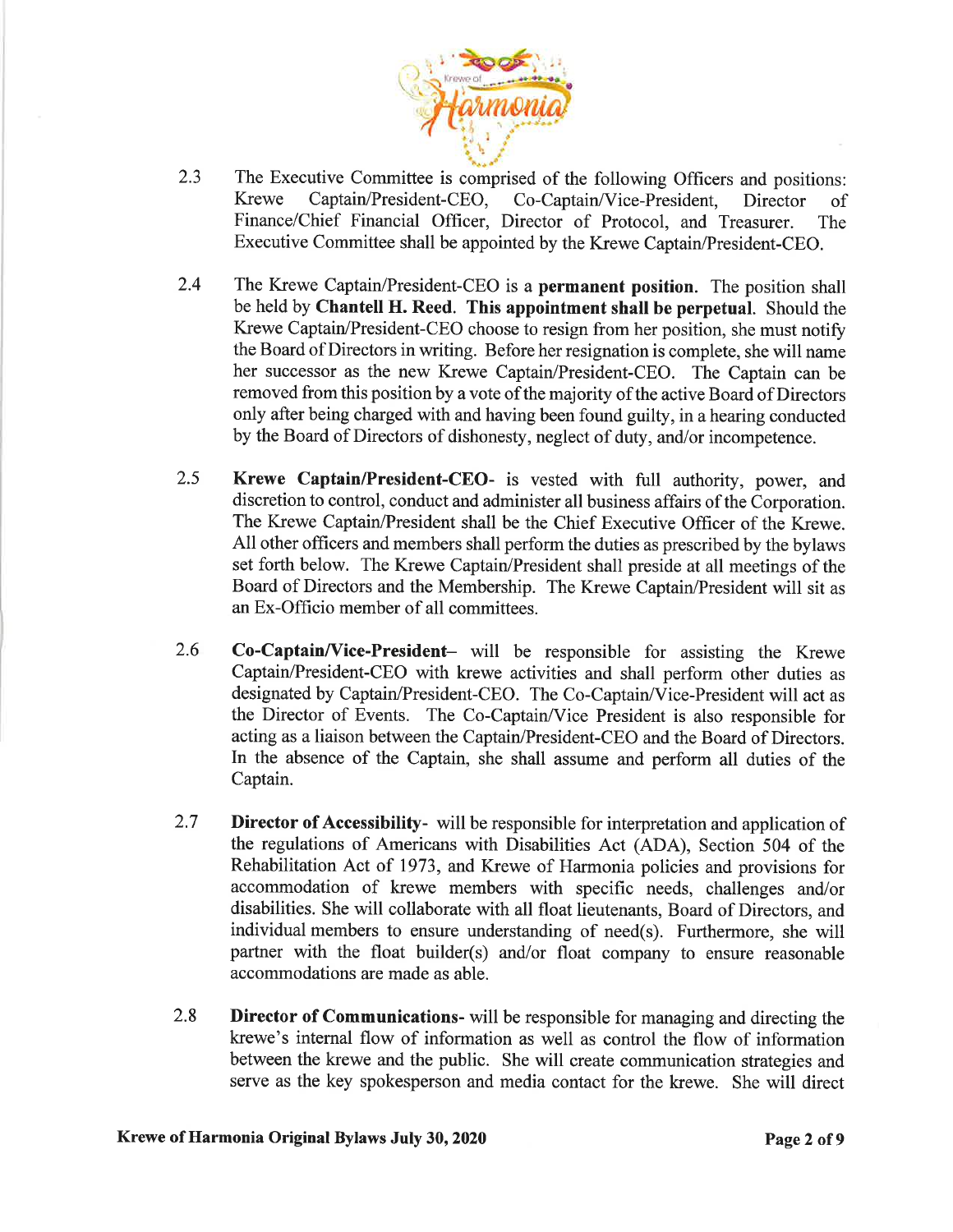

public relations campaigns on behalf of the krewe. She will also assist with the krewe's social media platforms. Only she and the Captain shall communicate with any media unless prior permission is granted by her or the Captain.

- 2.9 Director of Creativity & Design- will assist in the creation, design, and production of the krewe's entire look for all events, this includes but is not limited to the ktewe's parade attire, parade headdress, krewe event attire, Queen's attire, and Queen's headpiece.
- 2.10 Director of Diversity- will be responsible for championing the importance and value of a diverse and inclusive krewe. She will engage the Executive Committee, Board, and members to build a welcoming and inclusive culture in the krewe. She will support the Director of Membership in the recruitment and retention of diverse members. She will also collaborate with the Directors of Planning, Creativity  $\&$ Design, Accessibility, and the Historian to execute their functions prioritizing equity and inclusivity of all members regardless of race, ethnicity, ability status, socioeconomic status, or sexual orientation. She will also collaborate with the Director of Protocol as needed regarding reports of discrimination or unequal treatment.
- 2.11 **Director of Finance/Chief Financial Officer-** will be responsible with overseeing all financial activities, reporting on revenue, budgeting, disbursing funds, managing risk, implementing policies, and improving financial processes. She will develop strategies for revenue enhancement and diversification, expenditure efficiencies, and revenue reallocation. She will be responsible for securing insurance and all financial paperwork on the state and federal level. The Director of Finance shall be the Chief Financial Officer of the krewe.
- 2.12 **Historian-** shall capture, assemble, and preserve records of all activities and achievements of the krewe for nostalgia and historical purposes. This includes but is not limited to news articles, photographs of krewe events, founding history, and any other articles of interest as determined by the Board of Directors.
- 2.13 Director of Membership- will be responsible for correspondence with the membership through mailings and emails. She is responsible for keeping an up to date membership register which includes members names, addresses, phone numbers, costume sizes, email addresses, and dates of birth. She is also responsible for recruiting and retention of the membership.
- 2.14 Director of Planning- will be responsible for the overall operations of the krewe, including but not limited to all parade preparations, coordination, and/or activities such as float lieutenants, marching krewes, bands, schools, security, law enforcement, and all other facets of parade day.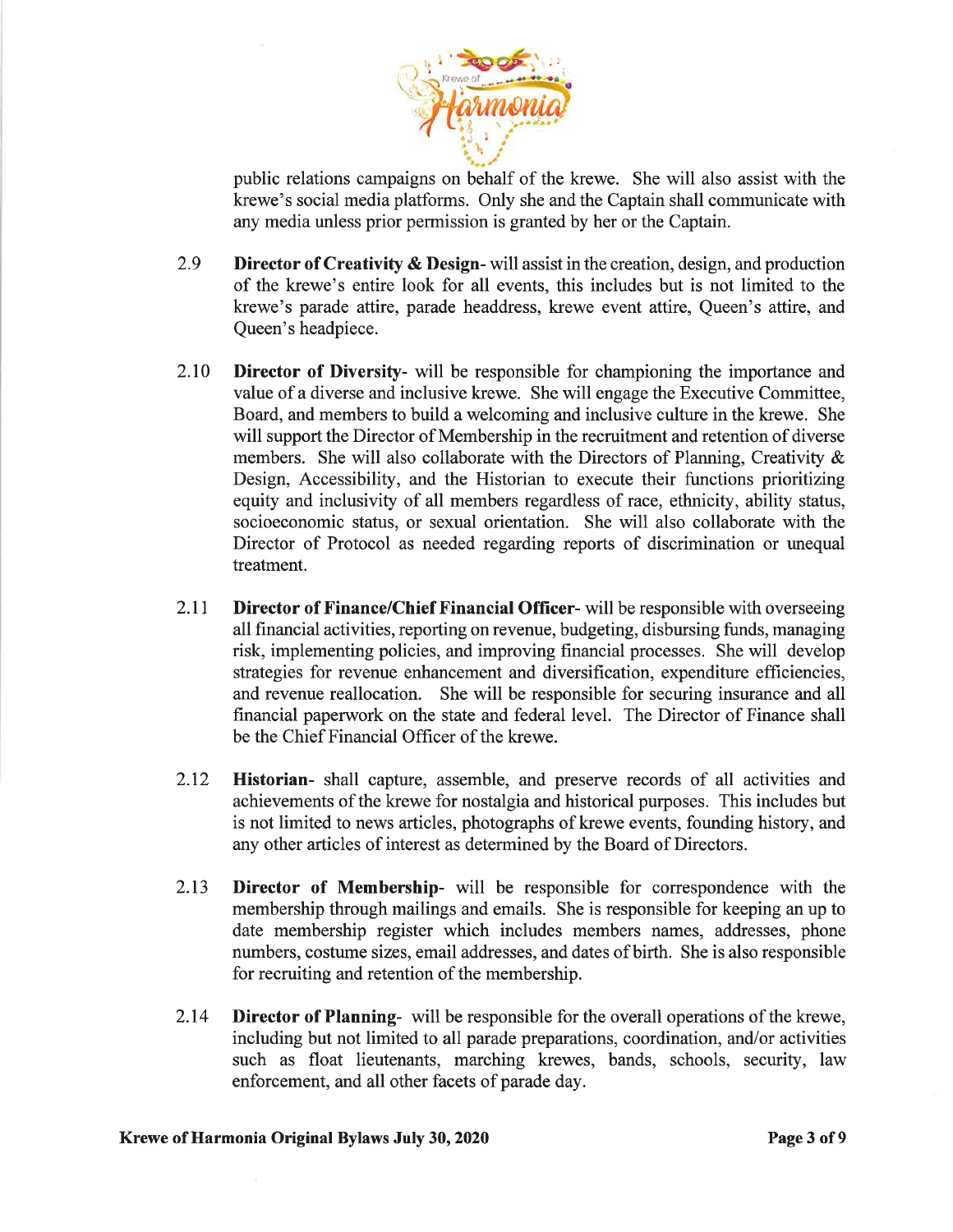

- 2.15 **Director of Protocol-** will be responsible for ensuring the protection of the krewe's brand as well as ensuring the protection of any branding of the krewe. She will ensure the protection and needs of the krewe in their interactions with other entities. She will ensure the krewe activities, subrecipient agreements, and contracts follow applicable federal, state, and local laws and guidelines. She will be responsible for matters relating to any of the krewe's legal and regulatory issues and shall assist in navigating Mardi Gras protocol and ordinance.
- 2.16 Treasurer- shall collect and deposit all krewe monies within seven (7) business days of receiving them. She will maintain records of all financial transactions and keep a running up to date budget for the krewe. Additionally, she will send invoices to members regarding dues, final payments, etc. She will provide a treasurer's report of all activity to be given to the Board of Directors every quarter. All funds received will be deposited in the respective Krewe of Harmonia bank accounts.
- 2.I7 Each member of the Board of Directors is required to annually contribute a financial obligation to the krewe. The amount of the financial obligation is to be determined by the Director of Finance/Chief Financial Officer. Any change in the amount of the financial obligation including but not limited to an increase or decrease will occur by a majority vote of the Board of Directors at any regular or special meeting.
- 2.I8 All members of the Board of Directors will annually execute a confidentiality agreement. Board of Directors will be required to handle all communication within the confines of that confidentiality agreement.
- 2.19 Any charges of dishonesty, neglect of duty, or incompetence against any member of the Board of Directors shall be in writing. The member charged shall be furnished a copy of all charges, prior to a hearing before the Board of Directors. The individual making the charges shall be afforded an opportunity to support the charges. The member so charged shall have an opportunity to confront the charging person and evidence against her and shall be afforded an opportunity to present evidence in her own behalf. The Board of Directors shall review all information and vote regarding the final disposition which will be based upon a majority vote.
- 2.20 Should a member of the Board of Directors resign her position she must notify the Krewe Captain/President-CEO, Co-Captain/Vice-President, and/or Director of Protocol in writing of her decision to resign.
- 2.21 No contract, debt, or obligation shall be binding unless contracted under the authority of the Board of Directors.
- 2.22 Each member of the Board of Directors shall be entitled to one (1) vote. Unless otherwise prescribed, a majority vote of all members of the Board of Directors is

#### Krewe of Harmonia Original Bylaws July 30, 2020 **Page 4 of 9** Page 4 of 9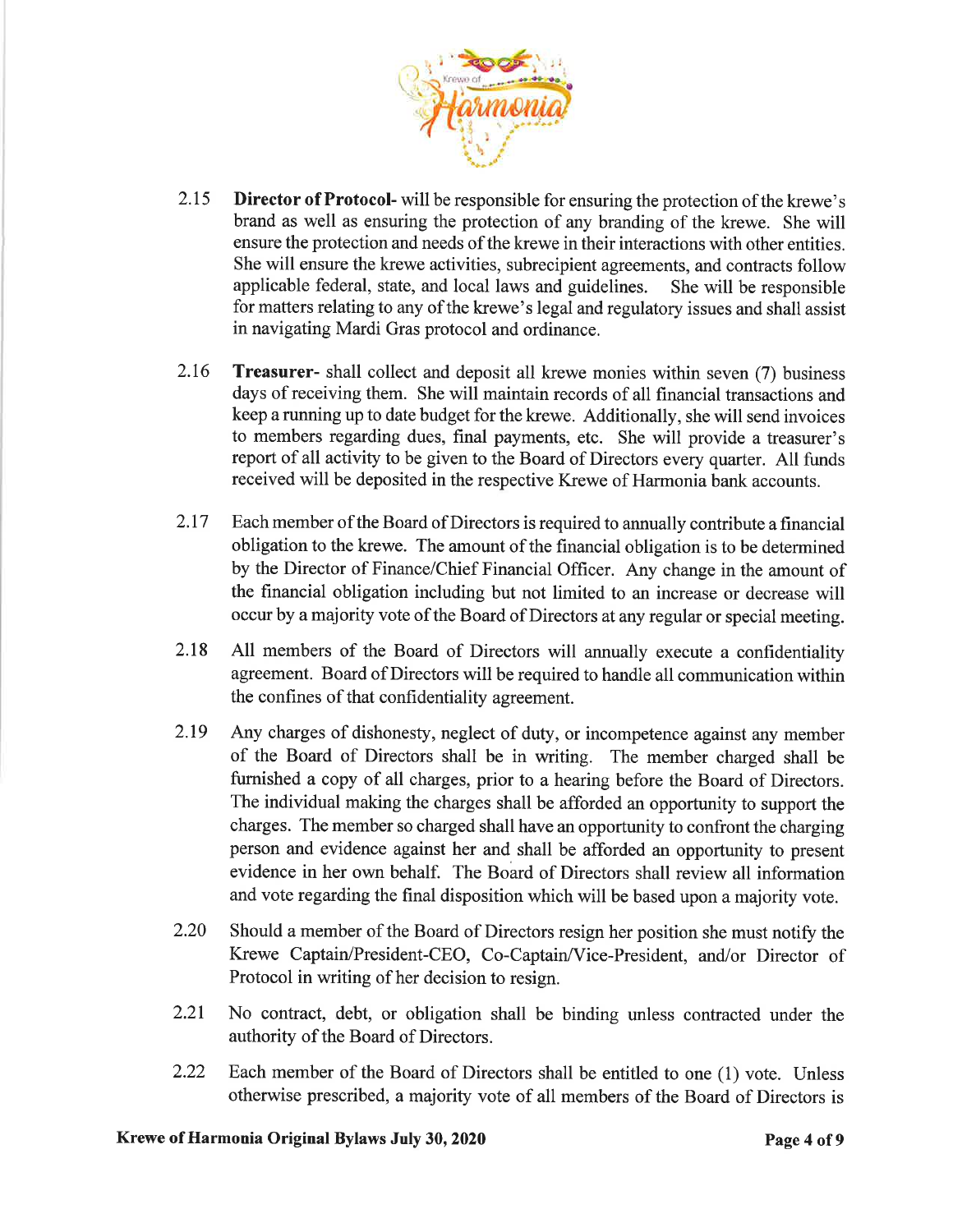

required to act. Votes may be cast in person, via telephone, or via electronic communications, including but not limited to electronic mail, skype, zoom, and/or teams. The Krewe Captain/President-CEO will vote last.

## Article III: Board of Directors Meetings

- 3.1 The Board of Directors will be required to attend regular meetings. Should <sup>a</sup> member of the Board of Directors be unable to participate in a meeting, she must notify the Captain and/or Co-Captain of her absence.
- 3.2 The Board of Directors will meet at a minimum quarterly but may also meet monthly. If meetings are not held in person then they shall be held virtually.
- 3.3 An annual planning session shall be held for the Board of Directors. Attendance at the annual planning session is highly recommended.
- 3.4 The Board of Directors shall make every effort to participate and attend all krewe events and functions.
- 3.5 The Captain and/or Co-Captain may call for special meetings to discuss matters requiring prompt action. Special meetings shall not be noticed less than forty-eight (48) hours before the time at which such meeting is to be held unless the meeting relates to an emergency which must be resolved within forty-eight (48) hours, in which case notice shall be given as promptly as possibly via telephone with confirmation via electronic mail.

## Article IV: Membership

- 4.1 Any woman who is a least twenty-one (21) years of age shall be eligible for membership in the Krewe of Harmonia. Membership shall not exceed 1500 members. This number may be changed by amendment to these by-laws.
- 4.2 The krewe considers woman to be anyone whose biological sex is female and/or anyone whose primary gender identity is woman. Thus, the krewe includes members who were assigned female at birth and identify as women, transgendered women, and non-binary/queer identified individuals.
- 4.3 An active member is a member in good standing who has paid the full membership dues. The membership year lasts from May  $1<sup>st</sup>$  through April 30<sup>th</sup> of the following year. Membership for the Krewe of Harmonia's inaugural year is August 3I,2020 through July 31,2021.
- 4.4 A member may take leave from the krewe for one year by finding another individual take their spot based upon the rules laid out in Section 5.6 and Section 5.7. A member is not allowed to consecutively take leave.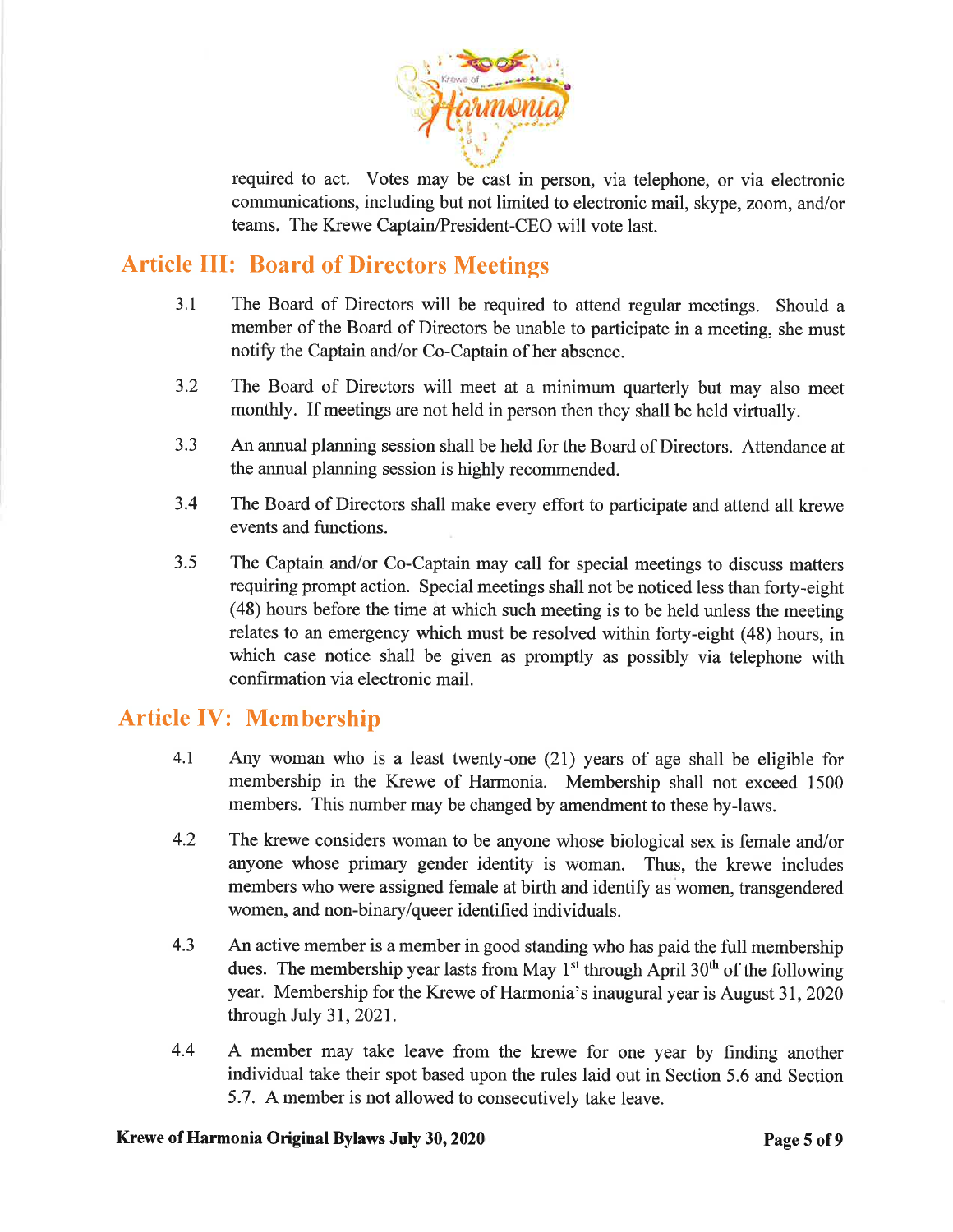

- 4.5 Members are expected to uphold the values and philosophies established by the Krewe of Harmonia. They are to abide by the bylaws and other rules and regulations governing the krewe. Members failing to do so will be subject to removal by the Board of Directors. The Board of Directors reserves the right to terminate membership of any member at any time.
- 4.6 It is the sole responsibility of each individual member to keep the Treasurer and Director of Membership informed of any changes in contact information including but not limited to mailing address, telephone number(s), and/or email address.
- 4.7 Should membership dues not be paid by the required deadline it will be assumed the member wishes to resign from the krewe unless the member has received approval to delay dues payment from the Board of Directors.

# Article V: Fiscal

- 5.1 The fiscal year of the organization shall be from May  $1<sup>st</sup>$  to April 30<sup>th</sup>.
- 5.2 Annual dues will be set by the Board of Directors. Any change in annual dues including but not limited to an increase or decrease will occur by a majority vote of the Board of Directors at any regular or special meeting.
- 5.3 Payment of membership dues include costume, membership meetings, spot in the parade, pre-parade event, one (1) ticket to our formal events (Mardi Gras Event and Summer Event), headpiece, snack and beverage, and driver tips. In the inaugural year of the Krewe of Harmonia (2020-2021) payment of membership dues will include two (2) tickets to the krewe's Summer Ball. PAYMENT OF FLOAT DUES WILL NOT BE A REQUIREMENT.
- 5.4 Krewe of Harmonia's anticipates its inaugural year dues to be \$475.00. An initial non-refundable deposit fee in the amount of \$100 is due on August 31,2020. The remainder of the dues will be payable in full or through a payment plan described by the Board of Directors. Dues not collected in full by the final deadline could result in membership termination.
- 5.5 Annual dues after the krewe's inaugural year shall be determined by the Board of Directors in accordance with Section 5.2, with an initial non-refundable deposit in the amount of \$150.00 with the remainder of the dues payable in full or through a payment plan described by the Board of Directors.
- 5.6 Shall a member wish to allow another person to ride in her spot, she shall notify the Captain and/or Co-Captain, Treasurer, and Director of Membership in writing where she identifies and provides all contact information for the substitute.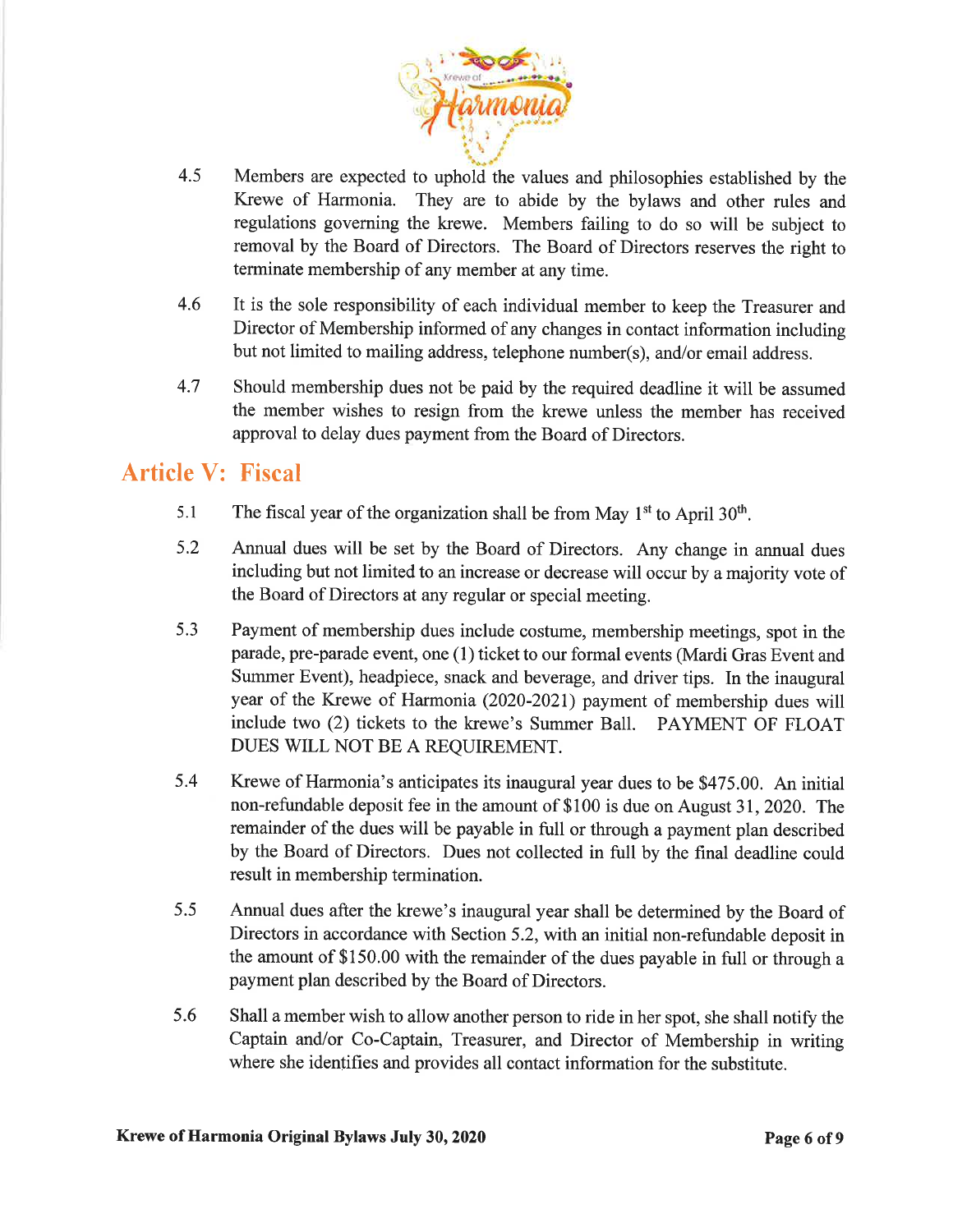

- 5.7 Any substitute riding in replacement of a member shall be responsible for paying all the member's dues. The substitute will be temporarily assigned the member's account number. The substitute will be considered the member for all purposes the year of substitution. All actions taken by the substitute will reflect as actions taken by the member. Shall the substitute fail to make any payments, those payments will be the responsibility of the krewe member. Shall the substitute's actions reflect negatively on the krewe or the member, the member must meet with the Board of Directors to discuss these actions and the member's future with the krewe including but not limited to possible termination.
- 5.8 Two years after inception the krewe shall contract with an external firm to review and audit the financial records. A review and audit of the krewe's financial records will then occur annually. A report outlining the findings of the review and audit along with any recommendations, shall be forwarded to the Board of Directors.
- 5.9 The krewe will obtain bonding insurance for the protection of the krewe, its Directors, and members for any financial issues which may arise.

## Article VI: Committees

- 6.1 Committees shall be appointed by the Captain at the request of the Board of Directors and/or General Membership. The purpose of the committee will be to assist in carrying out the work of the krewe. The number and type of committees may be increased or decreased from time to time by a recommendation submitted to the Captain for approval.
- 6.2 The authority of the committees of the krewe shall be subject to these bylaws and to the policies and direction of the Board of Directors.
- 6.3 Unless and until otherwise decided the standing committees of the krewe shall include but are not limited to the following committees: Planning, Special Events, Parade Procurements, Diversity & Inclusion, Membership Social Events, Design & Creativity, Communications, Accessibility, Float Lieutenant, and Fundraising/Development.

## Article VII: Krewe of Royalty

- 7.1 The Krewe of Harmonia's Royalty shall include a Queen to be chosen from the membership and a Grand Marshal to be chosen by the Board of Directors.
- 7.2 Any member wishing to be Queen must uphold the values and philosophies established by the Krewe of Harmonia. She must also agree to the terms and conditions which include but are not limited to the cost of the raffle ticket and hosting a Queen's Party as outlined by the Board of Directors.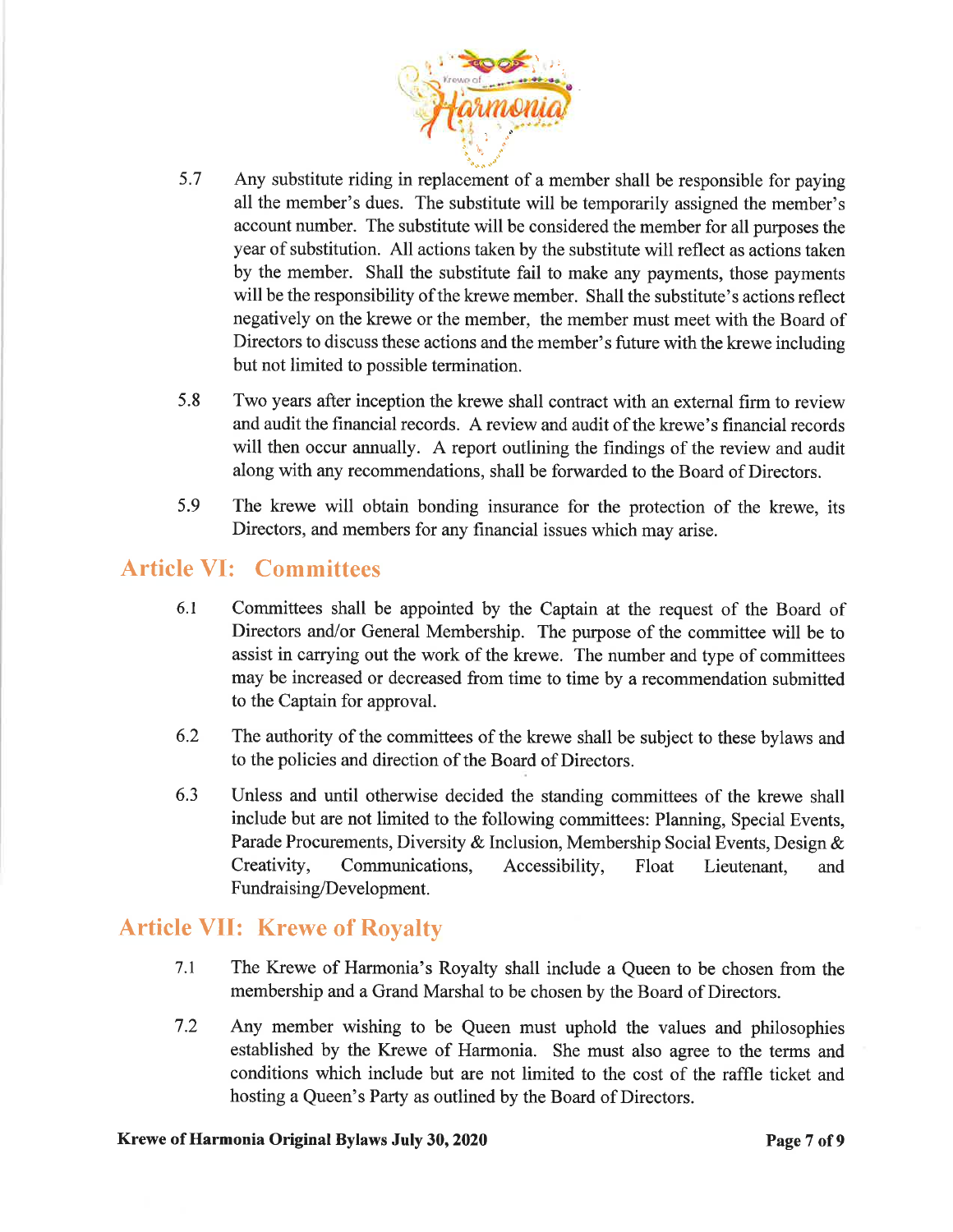

- <sup>7</sup>.3 Any member wishing to be Queen shall enter her name by purchasing a raffle ticket. The cost of the raffle ticket including but not limited to any increase or decrease in price will occur by a majority vote of the Board of Directors at any regular or special meeting The raffle tickets funds will be disbursed with half going to the Krewe of Harmonia Foundation and half going to a charity of the Queen's choosing, as presented to and approved by the board, in honor of the krewe and her reign.
- 7.4 The Queen will be randomly selected from those who have purchased raffle tickets. The Queen selection will occur at the krewe's Summer Ball. The Queen must be present at the event and drawing. Queen Harmonia will reign from the day she is chosen until the following Summer Ball when a new Queen Harmonia is selected.
- <sup>7</sup>.5 The Board of Directors each year shall select a Grand Marshal who embodies the principals of the krewe. The Grand Marshal shall be announced at the krewe's Twelfth Night Event.

## Article VIII: Krewe of Harmonia Foundation

- 8.1 There shall be established a Krewe of Harmonia foundation.
- 8.2 The purpose of the Foundation is to handle all philanthropic events and doings of the Krewe of Harmonia.

## Article IX: Miscellaneous Provisions

- 9.1 The rules contained in Robert's Rules of Order in its latest revised edition shall govern the krewe in all cases to which they are applicable, and in which they are not inconsistent with the krewe's Articles of Incorporation and these Bylaws
- 9.2 No member, Officer, Director, or Board of Directors member shall be liable, except, for her unpaid dues to the krewe, and no personal liability shall in any event attach to any member, Officer, Director or Board of Directors member acting in good faith in connection with any of its activities or undertakings. All liabilities of the krewe shall be limited to its insured amount and deposited funds.
- 9.3 The krewe may indemnify Officers, Directors, and Board of Directors pursuant to the provisions of the Articles of Incorporation.
- 9.4 In the case of any conflicts between the Article of Incorporation and these Bylaws, the Bylaws shall control.
- 9.5 The invalidity of any provision or provisions of these bylaw shall not be deemed to impair or affect in any manner the validity or enforceability of the remainder of these bylaws, and in such event, all of the other provisions of these bylaws shall